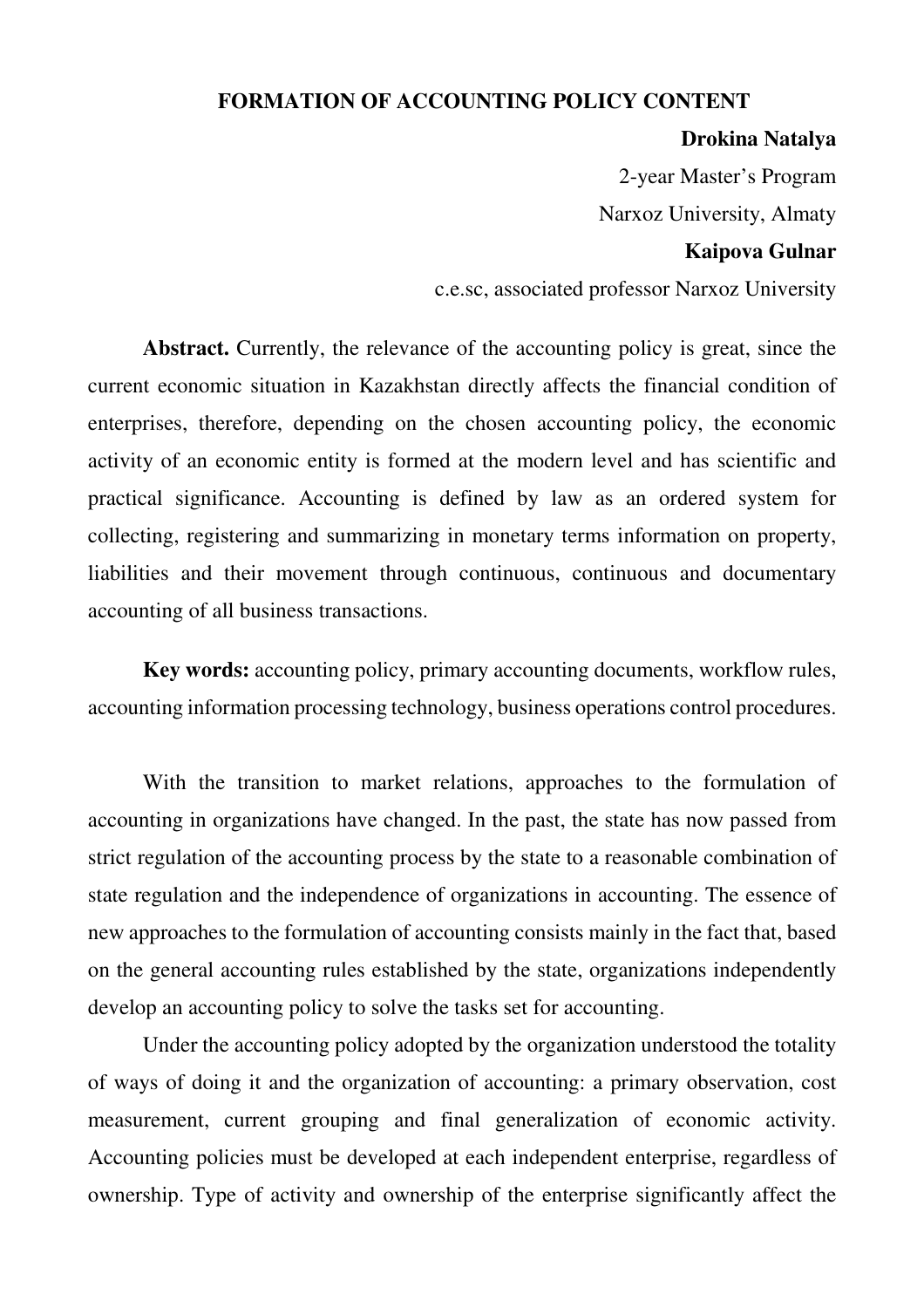accounting policies. Focused on the current standards and taxation system in a market economy, an economic entity forms and tax policy.

Accounting policy - a set of methods, principles, rules and procedures of accounting and tax accounting and preparation on their basis of financial reporting.

Meanwhile, the accounting policies selected organization has a significant impact on the value of indicators of production costs, profits, income tax, value added tax and property indicators the organization's financial condition. Therefore, the accounting policy of the organization is an important means of shaping values of the main indicators of the organization, tax planning, pricing policy. Without reference to the accounting policy cannot be done the comparative analysis of organizational performance over time and the more comparative analysis of the various organizations.

All subjects of small, medium and large business operating in the territory of the Republic of Kazakhstan are required to keep accounting and financial statements in accordance with the Law of the Republic of Kazakhstan "On Accounting and Financial Reporting" dated February 28, 2007 No. 234. The requirements of the Law apply to individual entrepreneurs. According to article 8 of the Law, the head or individual entrepreneur agrees and approves the accounting policy, ensures the organization of accounting. The accounting policy is approved in the manner prescribed by the legislation of the Republic of Kazakhstan and the charter (regulation) of the organization. Standards provide common basic rules for all businesses, practices and principles of accounting and accounting policies company describes the individual methods and rules, reveals the activities of the company, its features. Kazakhstan has an accrual method in determining the amount of income and the amount of costs. However, each entity may have their own principles of recognition of income and expenses, your expenditure: There are industry-specific features, which are processed by the various special documents.

Head of the company, together with the accountant and other professionals employed or self-develop and adopt accounting policies. Accounting policy preparation services can be provided by audit and consulting firms. But no one except the manager and the entrepreneur does not know all the intricacies of the technology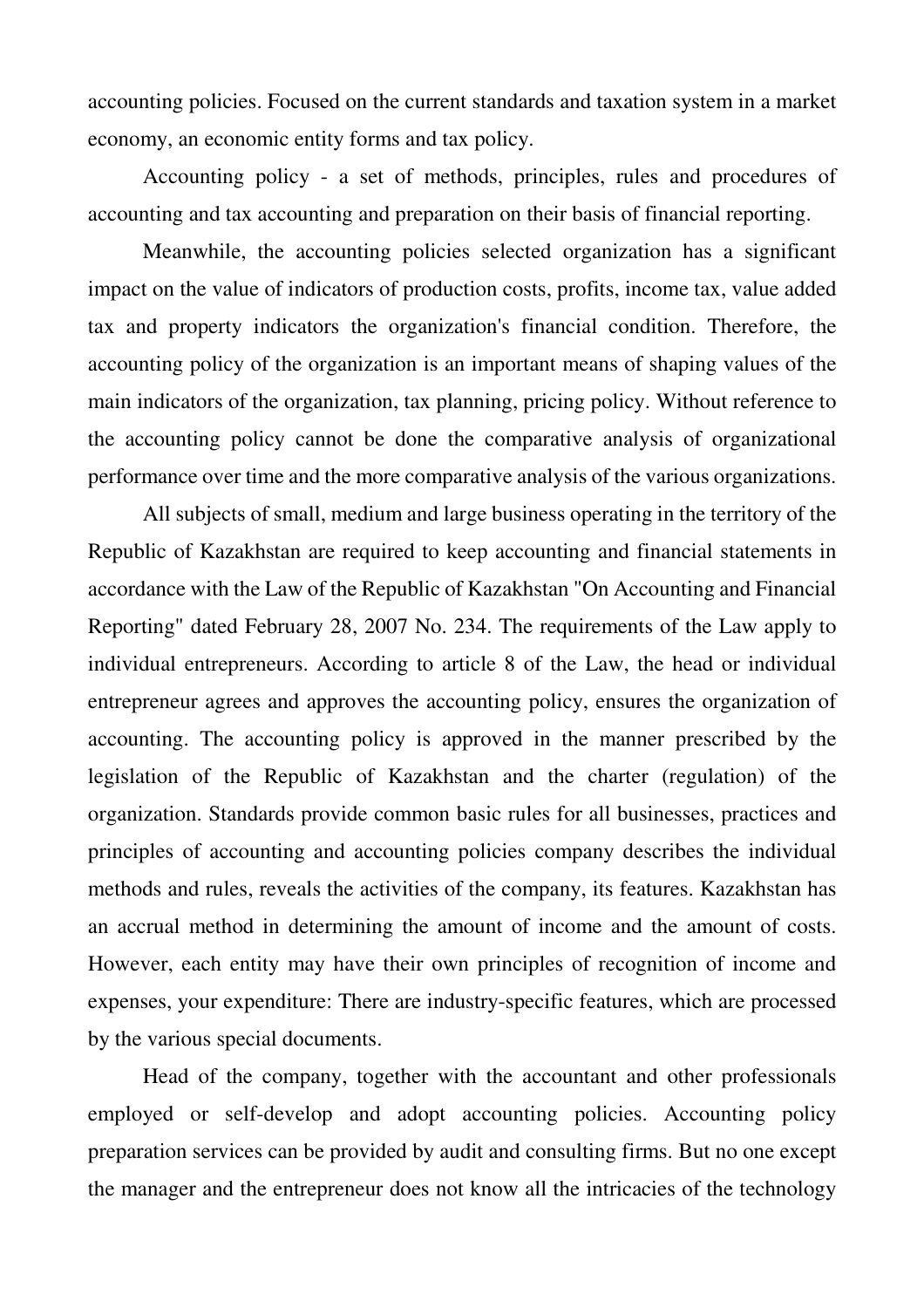companies. The accounting policy begins with a description of the status of the company, governing bodies, data of registration documents, types of activities. Then sign:

a) the form and method of accounting (IFRS), the method of accounting (manually on paper forms and in books or using a computer and software), principles;

b) the person who will keep records: an independent entrepreneur, a hired accountant, an accounting firm;

c) tax treatment (generally established simplified declaration, or other);

d) the composition of the reporting (financial, tax, statistical), the frequency of reporting;

d) the main part of the accounting policy reveals the principles of recognition of income and expenses, methods that allow an alternative in accounting for fixed assets, inventory, industry features and special documents, provisions on wages of employees and so on.

The accounting policy has been in effect throughout the entire existence of the enterprise, therefore, when developing it, it is necessary to consider the smallest details and foresee plans (for example, expanding the business, the emergence of new activities). However, if there are reasonable grounds, allowing changes and additions to the accounting policies, which can also be caused by changes in legislation. The accounting policy has the following structure showed in picture 1: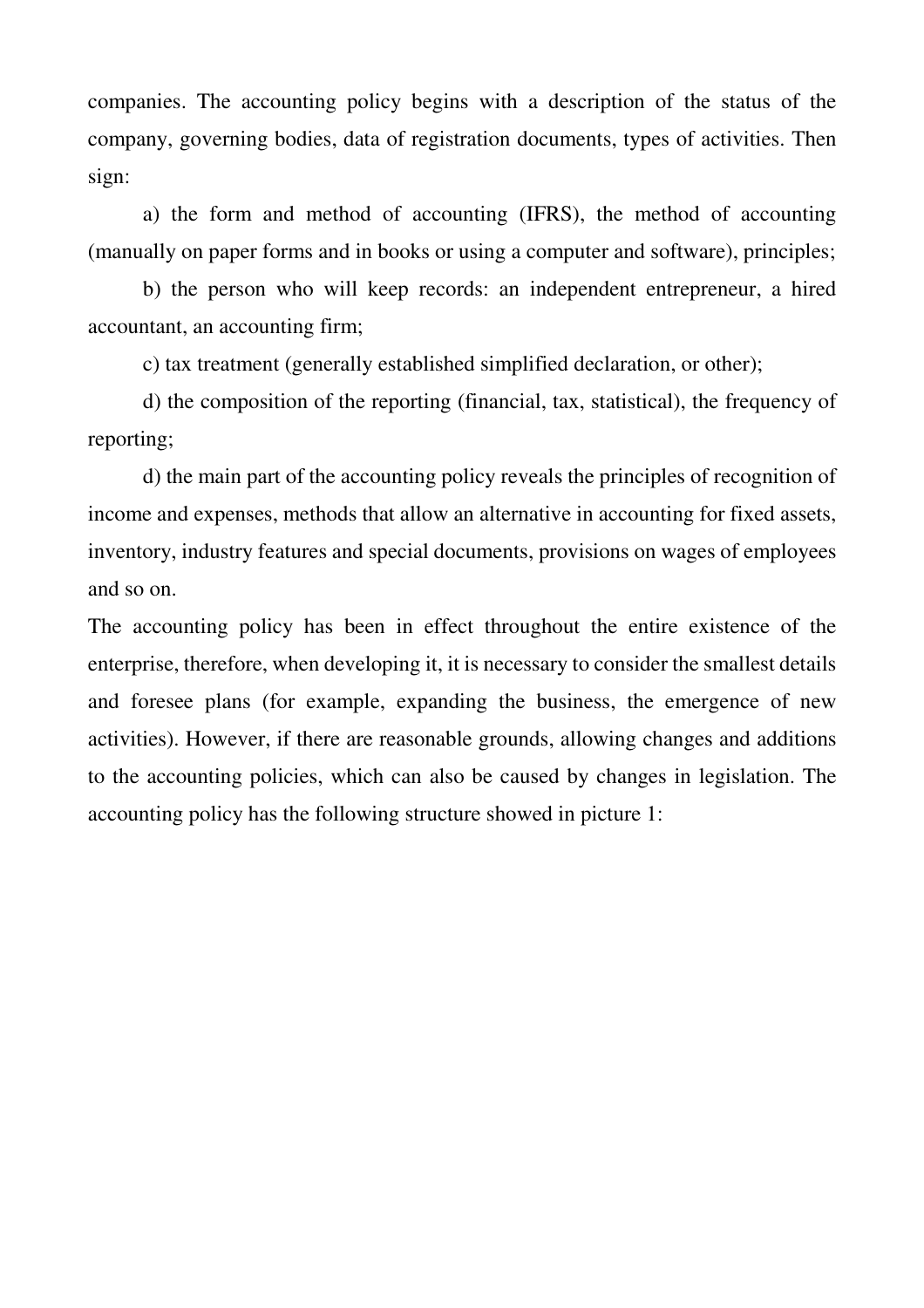

Picture 1 - Elements of an enterprise accounting policy

An accounting policy may consider the needs of entrepreneurs in varying analytical data. You can provide yourself with information by developing your own special tables and reports for internal use, which allow you to analyze various economic indicators. Accounting will provide information for management decision-making, facilitate the organization of effective business, increase sales and profit margins.

The more detailed the accounting policy is drawn up, the easier it is in the future to conduct a dialogue with the Tax Committee and other regulatory bodies, because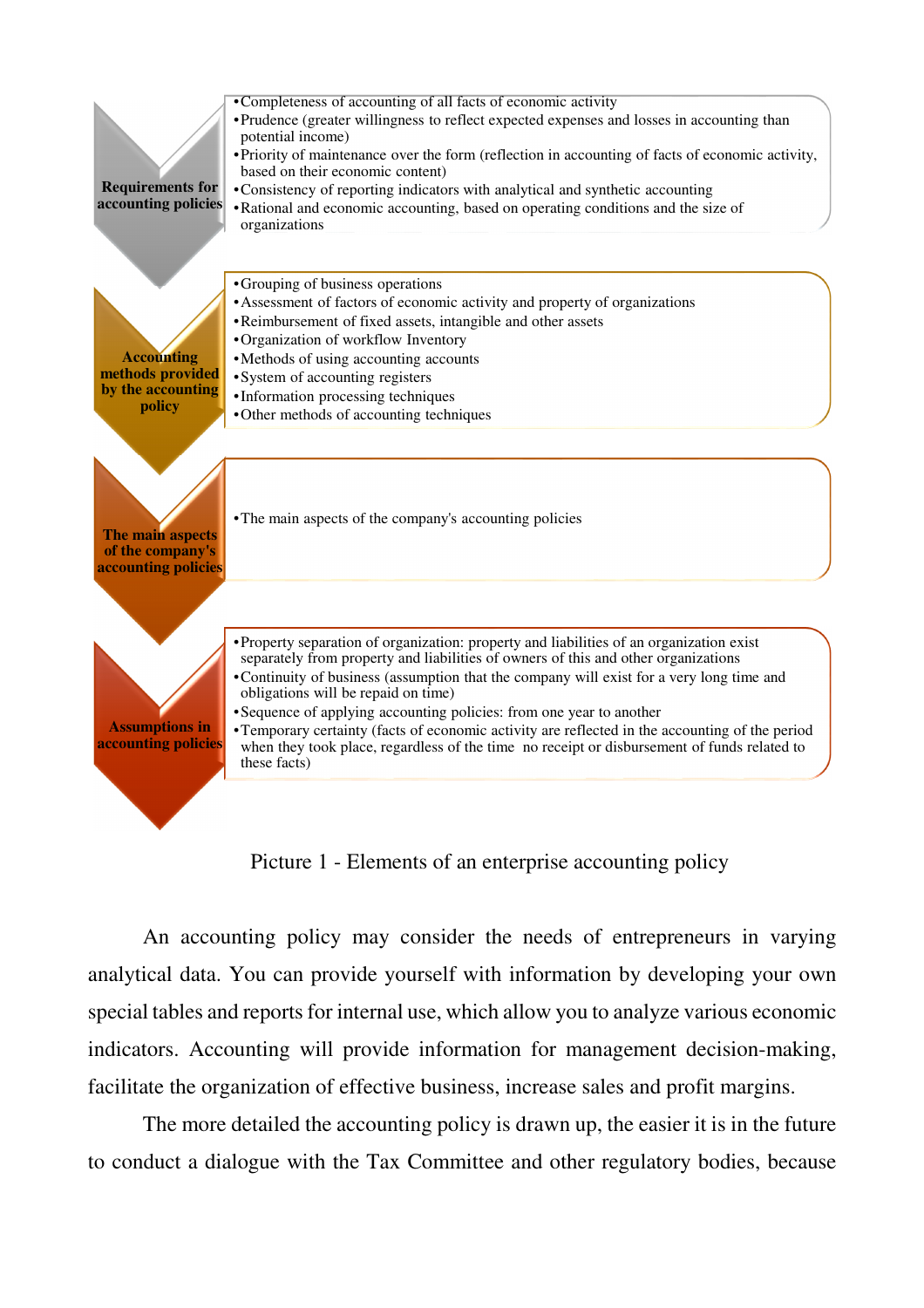when compiling the accounting policy, everything is thought out in steps, considering various situations that arise in any business.

The procedure for the formation of accounting policies, the purpose and scope of activity, its disclosure are defined in accounting standard No. 1 "Accounting policies and its disclosure", approved by the National Accounting Commission of the Republic of Kazakhstan.

In the modern system of economic management of the Republic of Kazakhstan, there are two levels of accounting policy: global (national) and local.

Accounting policies are defined by: Department of Accounting and Audit Methodology of the Ministry of Finance of the Republic of Kazakhstan, National Securities Commission of the Republic of Kazakhstan, National Statistical Agency, Ministry of Finance, Tax Committee of the Ministry of Finance, Ministry of Economy, National Bank of the Republic of Kazakhstan, Chamber of Auditors of the Republic of Kazakhstan, Industry Ministries, public companies, and others. These bodies, within their competence, issue various regulations, instructions and other normative documents, the combination of which allows the formation of accounting policies. Business entities formulate their accounting policies based on national accounting standards, applicable laws affecting accounting, taxation and financial reporting.

Accounting policies must develop such accounting solutions, to implement both current and future challenges of accounting and taxation. The accounting policy of the company is selected and justified by economic, legal and accounting services of the company and approved by the head, it should be framed appropriately organizational and administrative documents of the enterprise and approved by the order or the order of the enterprise. It states:

− working plan of accounts containing synthetic and analytical accounts necessary for accounting in accordance with the requirements of timeliness and completeness of accounting and reporting;

− forms of primary accounting documents used for processing facts of economic activity for which standard forms of primary accounting documents are not provided, as well as forms of documents for internal financial statements;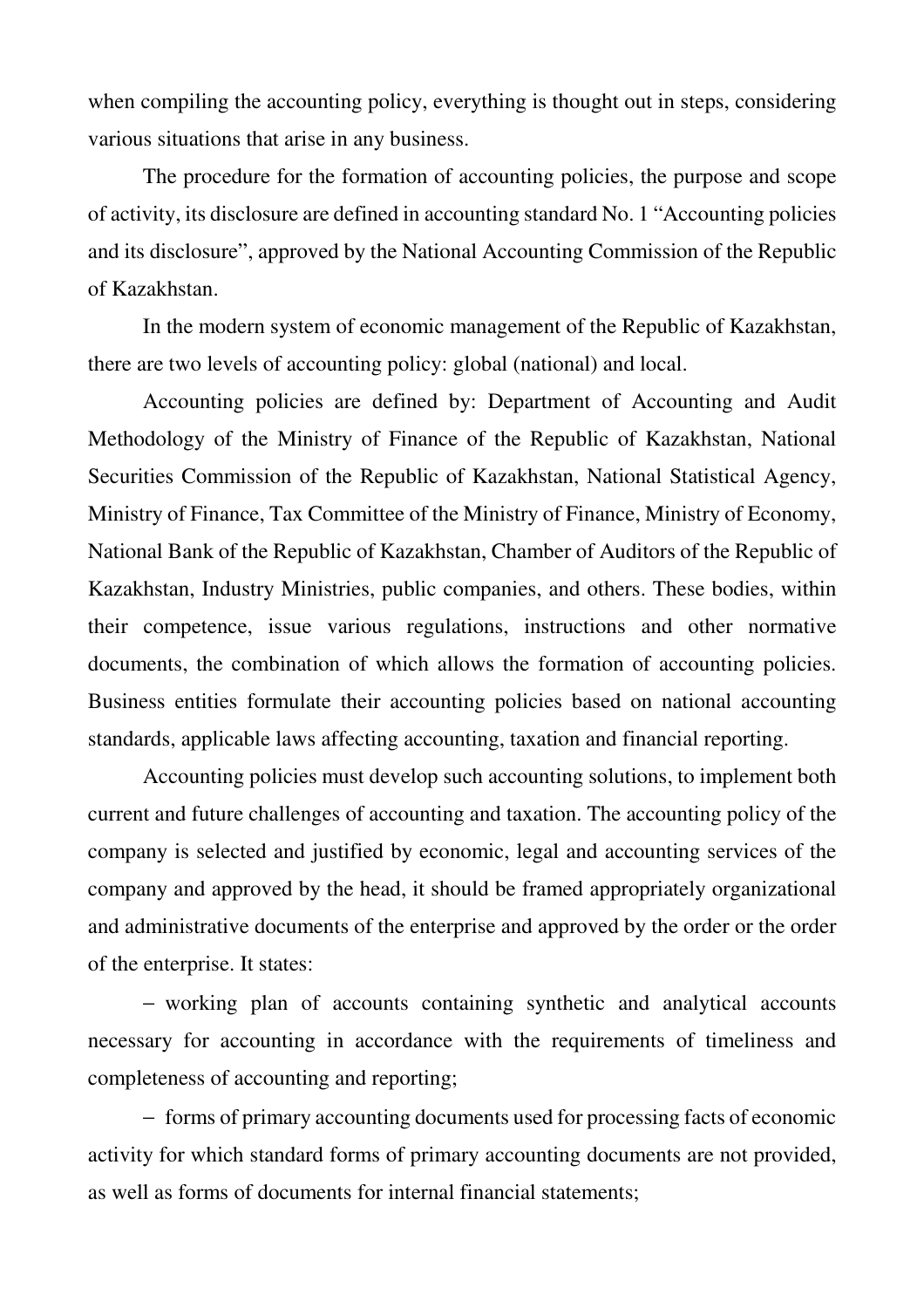- − the procedure for the inventory of assets and liabilities of the organization;
- − methods for valuing assets and liabilities;
- − workflow rules and accounting information processing technology;
- − the procedure for controlling business operations;
- − other decisions necessary for the organization of accounting.

An entity shall disclose adopted in the formation of accounting policies accounting methods that significantly affect the assessment and decision-making by interested users of financial statements. The methods of accounting are recognized as essential without knowledge, the use of which by interested users of the financial statements cannot provide a reliable assessment of the financial position, cash flow or financial results of the organization.

The methods of accounting adopted in the formation of the accounting policies of the organization and subject to disclosure in the financial statements include:

− depreciation methods for fixed assets, intangible and other assets;

− methods for assessing inventories, goods, work in progress and finished products;

− methods of recognition of profits from the sale of products, goods, works, services;

− other significant accounting methods.

In case of publication of the financial statements are not in full, on the accounting policy information to be disclosed, at least in part, directly related to the published materials.

When forming the accounting policy is assumed that:

− assets and liabilities of the enterprise exist separately from the assets and liabilities of the owners of the enterprise and other enterprises (assumption isolation property of the enterprise);

− the enterprise will continue its activities in the foreseeable future and it has no intentions and need to liquidate or significantly reduce its activity, and, therefore, the obligations will be repaid in the prescribed manner (assumption of continuous activity of the enterprise);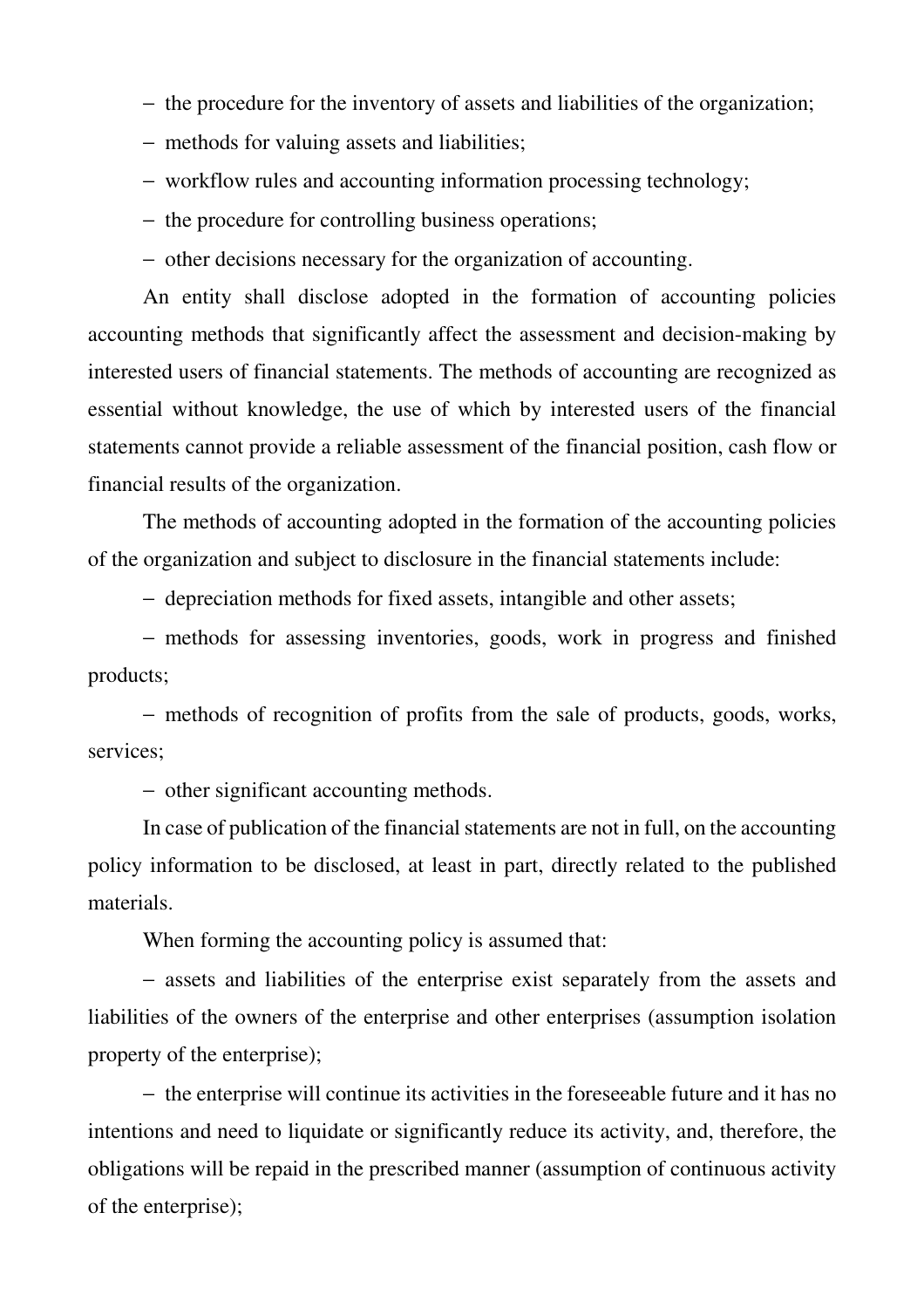− the accounting policy chosen by the enterprise is applied sequentially from one reporting year to another (assuming the sequence in applying the accounting policy);

− facts of economic activity of the enterprise are of the reporting period (and therefore reflected in the accounting), in which they took place, irrespective of the actual time of receipt or payment of funds relating to these facts (assumption of time definiteness of the facts of economic activities).

The following steps should be observed during the formation of accounting policies showed in picture 2.



Picture 2 - The stages of accounting policy formation

The accounting policy of the enterprise should provide: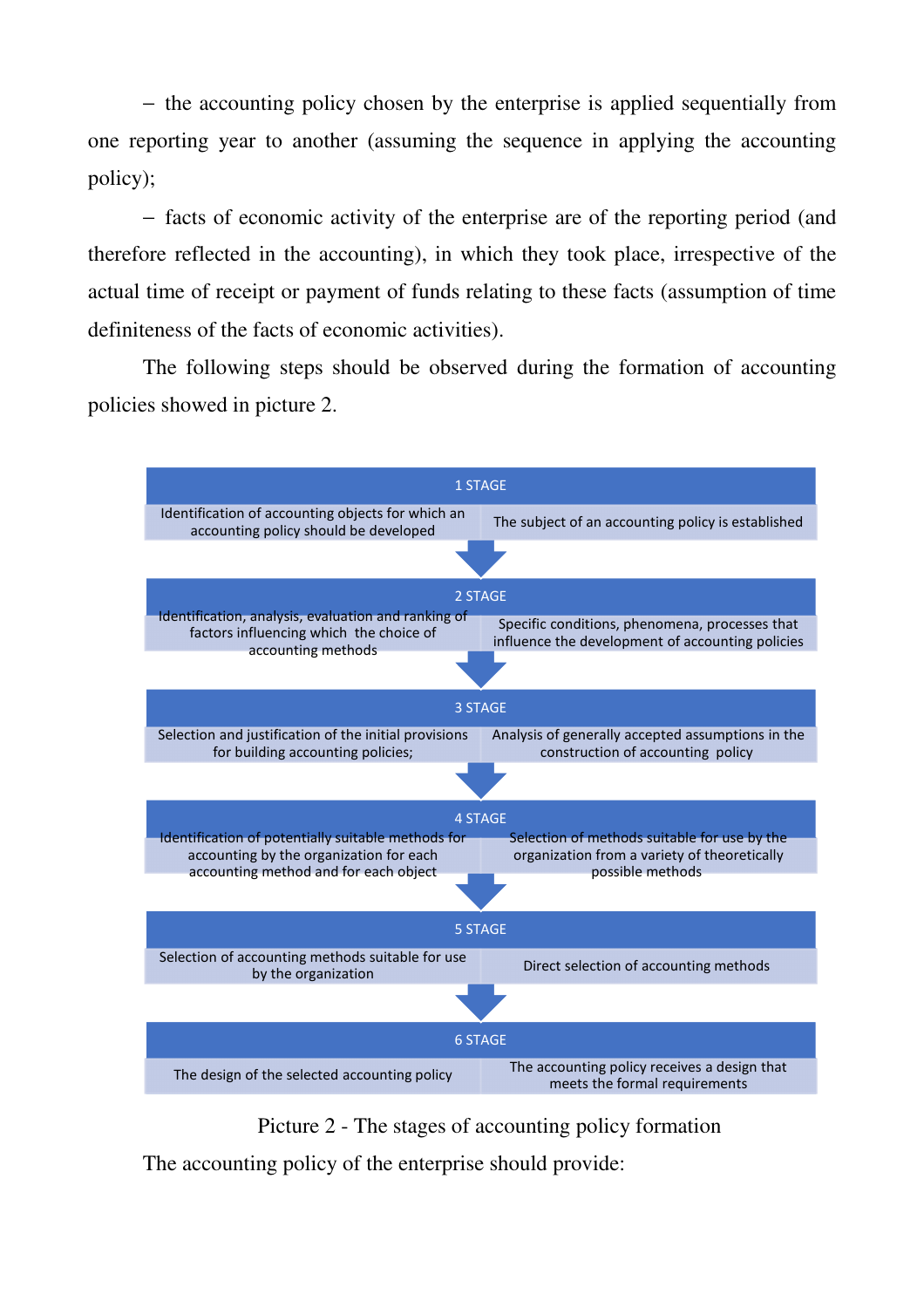− complete reflection of accounting of all the facts of economic activities (requirement of completeness);

− greater willingness to accounting losses (expenses) and liabilities than the possible income and assets, avoiding the creation of hidden reserves (requiring diligence);

− reflection, in the accounting of facts of economic activity, proceeding not only from their legal form, but also from the economic content of the facts and economic conditions (the requirement that the content be prioritized over the form);

− the identity of the data of analytical accounting of turnover and balances. In the respective accounts of the synthetic account of the first day of each month, as well as indicators of financial statements according to synthetic and analytical accounting (requirement of consistency);

− rational and economic accounting based on business conditions and the size of the enterprise (the requirement of rationality).

The terms and conditions given in the regulation mainly correspond to the accounting principles adopted in world practice.

Based on the current general accounting rules, regulatory documents, enterprises, organizations have the right to independently form the following elements of accounting policies:

 $\checkmark$  The choice of accounting registers used, the sequence of entries in them (accounting forms);

 $\checkmark$  Drawing up a working chart of accounts based on a standard chart of accounts;

 $\checkmark$  Selecting synthetic accounting of inventory and assessment;

 $\checkmark$  Establishment of evaluation method of consumed inventories of finished goods, work in progress;

 $\checkmark$  Determining the cost limit of reference objects to fixed assets and to the IBE;

 $\checkmark$  Establishment of the procedure for calculating depreciation for fixed assets;

 $\checkmark$  Establishment of the procedure for depreciation on intangible assets;

 $\checkmark$  Establishment of a method for calculating depreciation on the IBE;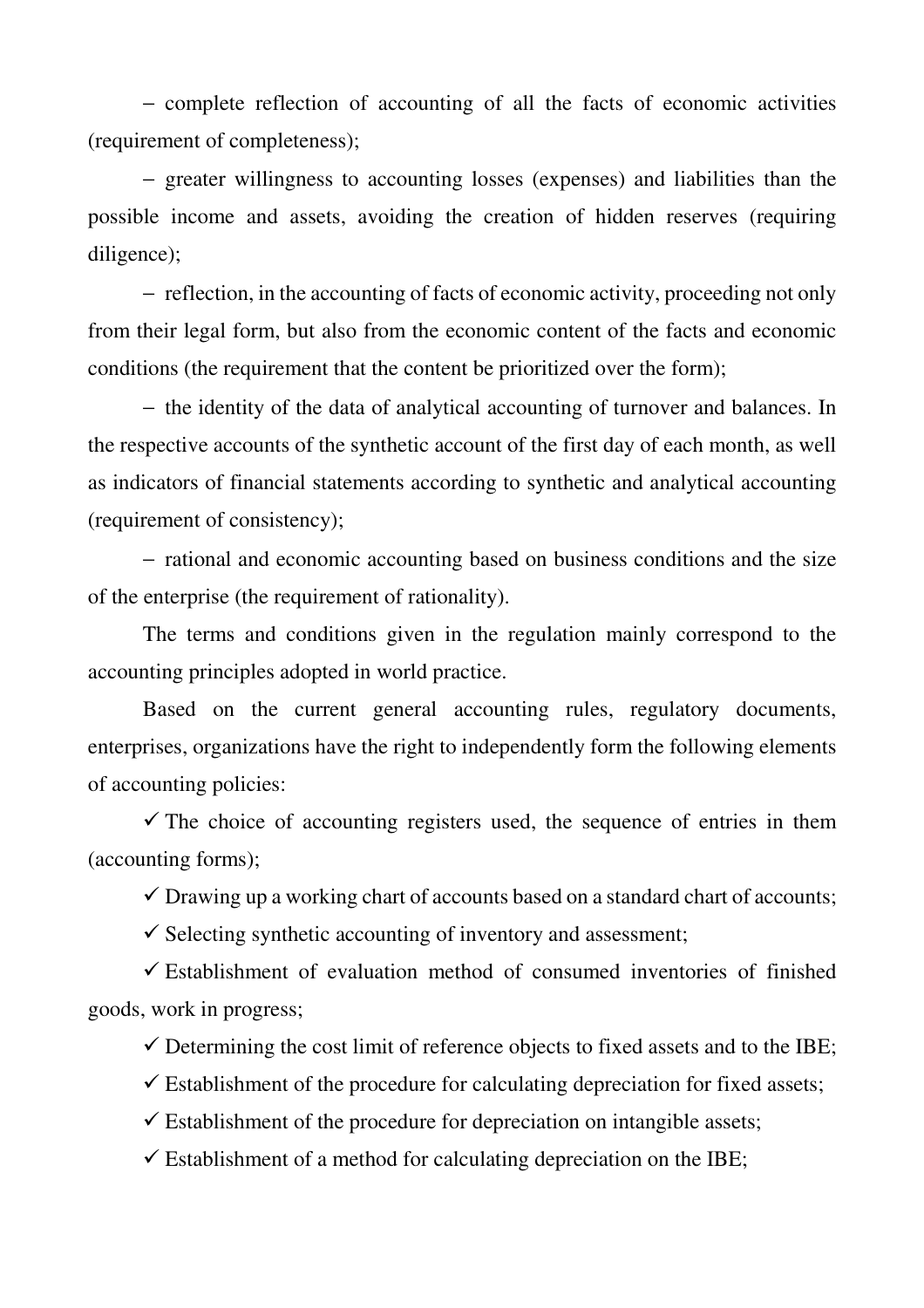$\checkmark$  The choice of a method (methodology) for grouping and writing off production costs;

 $\checkmark$  Establishment of a method for accounting for the output of products (works, services);

 $\checkmark$  The choice of cost-accounting method for production and calculation of the cost of production;

 $\checkmark$  Selection method of distribution of indirect expenses between individual objects and accounting calculation;

 $\checkmark$  Formation of reserves:

 $\checkmark$  Procedure for writing off repair costs;

 $\checkmark$  The choice of method of determining the proceeds from the sale;

 $\checkmark$  Accounting treatment of exchange rate changes;

 $\checkmark$  Options for the allocation and use of net profit.

 $\checkmark$  Accounting for financial results in the performance of long-term contracts.

The accounting policy of the enterprise is subject to registration by the relevant organizational and administrative documentation (order) of the enterprise.

Accounting methods chosen by the company during the formation of accounting policies applied to the first day of January of the year following the year of publication of the corresponding organizational and administrative documents. In this case, they are applied by all entities (including separate balance), regardless of their location.

Changes in the accounting policies of an enterprise may take place in the following cases: reorganization of an enterprise (merger, division); change of ownership; legislative changes; developing new accounting methods.

Finalluy, entity shall disclose the favorites in the formation of accounting policies accounting methods that significantly affect the assessment and decisionmaking of users of financial statements. Significant methods of accounting are recognized, without knowledge of the use of which users of financial statements cannot provide a reliable assessment of the property and financial condition, cash flow or the results of an enterprise.